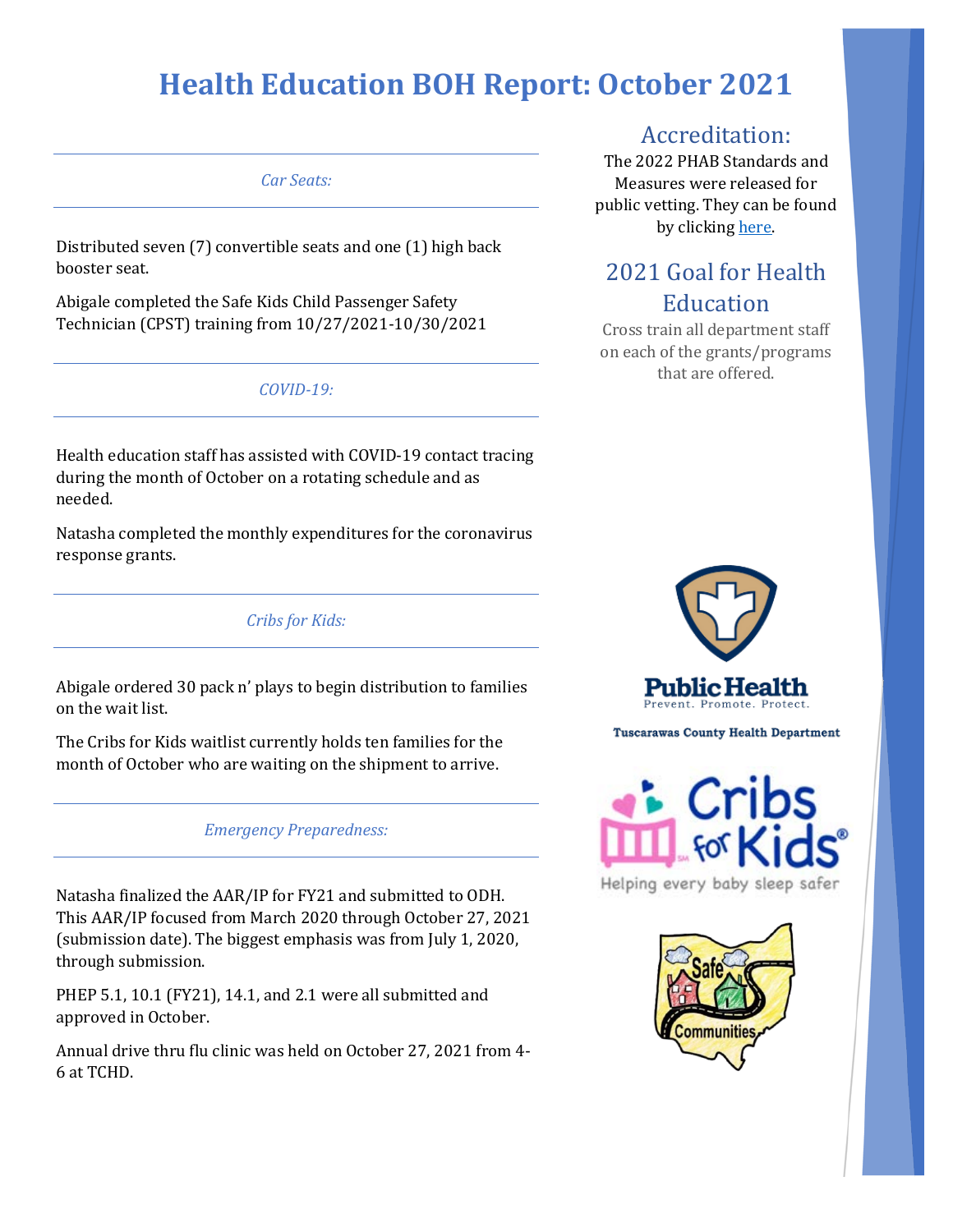*Events*

The Community Baby Shower was held at NewPointe Community Church, Saturday October 16th and served almost 200 vehicles alongside community partners. The shower provided guests with access to community resources for growing families, donations, prizes, and free COVID-19 rapid tests.

#### *Project Dawn:*

During October 2021, TCHD distributed 73 Naloxone kits, trained 38 people, and recorded 2 reversals. That is a decrease of 42.5% of kits distributed and 80% decrease of reversals from August to September.

*Safe Beginnings:*

Registered 24 (24) families for the OCTF program.

#### *Safe Communities:*

Social Media (Safe Driving) – Thirteen (13) Facebook posts reaching 29,945 people and receiving fifteen (15) shares and ninety-nine (99) likes. Two (2) tweets and one (1) Instagram post.

Issued a Grant Announcement and Halloween DSOGPO press release to all local media.

Kelly Snyder conducted interviews with WJER regarding the Grant Announcement and DSOGPO during Halloween and Jennifer Demuth conducted the monthly Safe Communities live interview with WBTC Radio Station.

A 30minute podcast recorded by Jennifer Demuth and Kelly Snyder regarding the Safe Communities traffic safety efforts in Tuscarawas County was released.

Safe Driving and Motorcycle safety PSA's are being aired daily on WBTC.

Submitted the September expenditure and activity report for \$1,468.27 which covers staff time for the month of September.

Abigale virtually attended the Safe Communities Idea Sharing webinar on October 13th.

|                                                | Tobacco: |
|------------------------------------------------|----------|
| Natasha attended virtual store audit training. |          |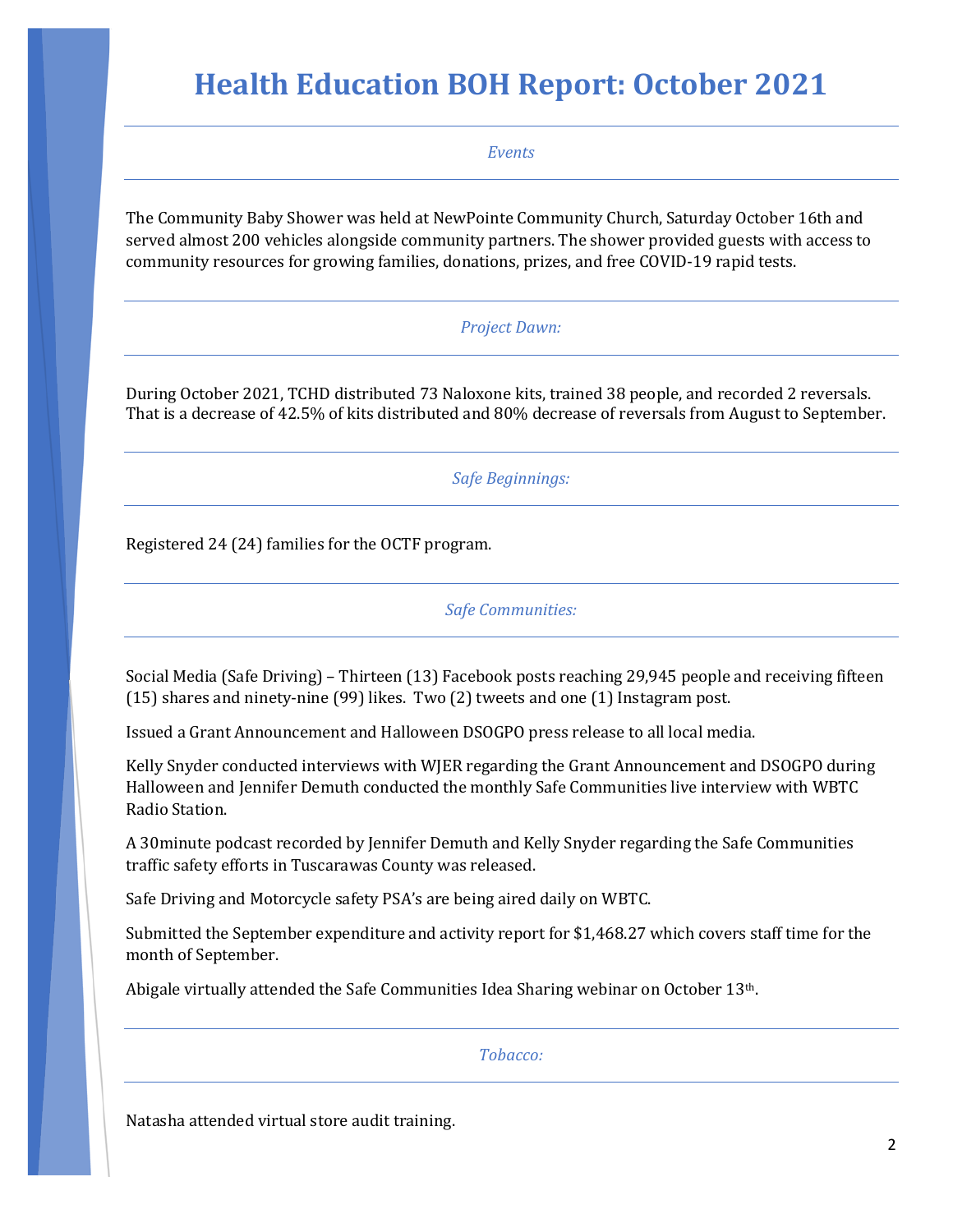Autumn attended the monthly ODH All Call as required.

Completed October deliverables: expending for \$3,200

Autumn with the assistance of the Anti-Drug Coalition secured approval for a Community Wide Project with Leadership Tusc to focus on increasing knowledge of awareness of cessation resources by 5% in Tuscarawas County. The project includes a partnership with 10 area businesses for tobacco cessation and tobacco free policy reviews as well as a Tobacco Take Back day.

Continued work was done with the Apportis group and Claymont Schools for project implementation in our target Health Equity region.

Autumn held meetings with the 922 Initiative to move forward with the strategic planning process.

#### *Traffic Safety:*

From January 1, 2021 – November 8, 2021, the State Highway Patrol reported a total of 1,907 vehicle crashes investigated in Tuscarawas County. Of the 1,907crashes investigated, Tuscarawas County has experienced 9 fatal crashes resulting in 10 fatalities. In 2020, Tuscarawas County experienced 11 fatal crashes with 14 fatalities.